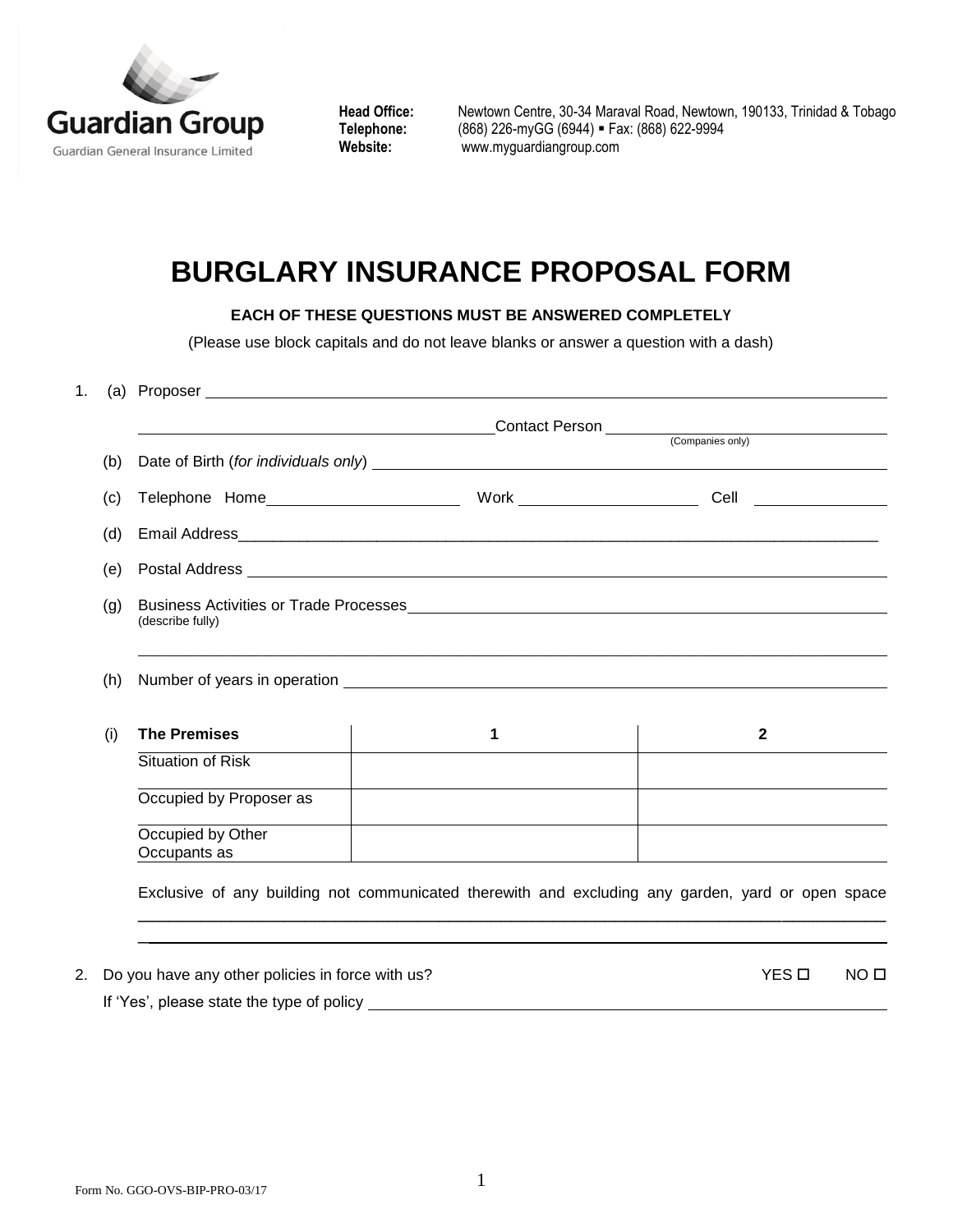3. Have you ever suffered any loss (whether insured or not) of the kind to be insured at these Premises or elsewhere? elsewhere? The contract of the contract of the contract of the contract of the contract of the contract of the contract of the contract of the contract of the contract of the contract of the contract of the contract of the

|    |                                 | If 'Yes', please state:                                                                                                                                                                                                        |                                                                    |                                                                                                  |
|----|---------------------------------|--------------------------------------------------------------------------------------------------------------------------------------------------------------------------------------------------------------------------------|--------------------------------------------------------------------|--------------------------------------------------------------------------------------------------|
|    | (b)                             | Nature of Loss or Damage <b>contained a manufacture of Loss or Damage</b>                                                                                                                                                      |                                                                    |                                                                                                  |
|    | (c)                             | Amount that the contract of the contract of the contract of the contract of the contract of the contract of the contract of the contract of the contract of the contract of the contract of the contract of the contract of th |                                                                    |                                                                                                  |
| 4. |                                 | Have you or anyone with a financial interest in the property to be insured ever had an insurer:                                                                                                                                |                                                                    |                                                                                                  |
|    | (a)<br>(b)<br>(c)<br>(d)<br>(e) | decline your proposal?<br>increase your premium?<br>increase your excess?<br>refuse to renew your policy?<br>cancel your policy?                                                                                               | YES O<br>YES D<br>YES <sub>D</sub><br>YES <b>D</b><br>YES <b>D</b> | NO <sub>II</sub><br>NO <sub>II</sub><br>NO <sub>II</sub><br>NO <sub>II</sub><br>NO <sub>II</sub> |
|    |                                 | If 'YES' to any of these, please state the reasons together with the name(s) of the insurer(s)                                                                                                                                 |                                                                    |                                                                                                  |
| 5. | (a)                             | Did you make a gain during your last trading year?                                                                                                                                                                             | YES O                                                              | NO <sub>0</sub>                                                                                  |
|    | (b)                             | Do you anticipate being able to pay all of the charges,<br>debts or liabilities against you?                                                                                                                                   | YES <sub>D</sub>                                                   | NO <sub>II</sub>                                                                                 |
|    |                                 |                                                                                                                                                                                                                                |                                                                    |                                                                                                  |
| 6. | (a)                             | Do you keep a record of stocks?                                                                                                                                                                                                | YES O                                                              | NO <sub>II</sub>                                                                                 |
|    |                                 |                                                                                                                                                                                                                                |                                                                    |                                                                                                  |
|    | (b)                             | do you keep a record of sales?                                                                                                                                                                                                 | YES □<br>YES <sub>D</sub>                                          | NO <sub>0</sub><br>NO <sub>0</sub>                                                               |
|    | (c)                             | Are your books audited by professional Accountants?                                                                                                                                                                            |                                                                    |                                                                                                  |
| 7. |                                 | Have you ever insured property for BURGLARY?<br>If 'YES', please state                                                                                                                                                         | YES <b>□</b>                                                       | NO <sub>0</sub>                                                                                  |
|    |                                 | 8. (a) Are all of the proposed Premises of brick, stone or concrete construction roofed with concrete, metal or other<br>hard roof material?                                                                                   | YES <sub>D</sub>                                                   | NO <sub>II</sub>                                                                                 |
|    |                                 |                                                                                                                                                                                                                                |                                                                    |                                                                                                  |
|    |                                 | (b) Are there any unprotected external openings?                                                                                                                                                                               | YES D                                                              | NO <sub>II</sub>                                                                                 |
|    |                                 |                                                                                                                                                                                                                                |                                                                    |                                                                                                  |

9. Are the doors of the Premises securely locked and the windows fastened when the Premises are closed? NO  $\Box$  NO  $\Box$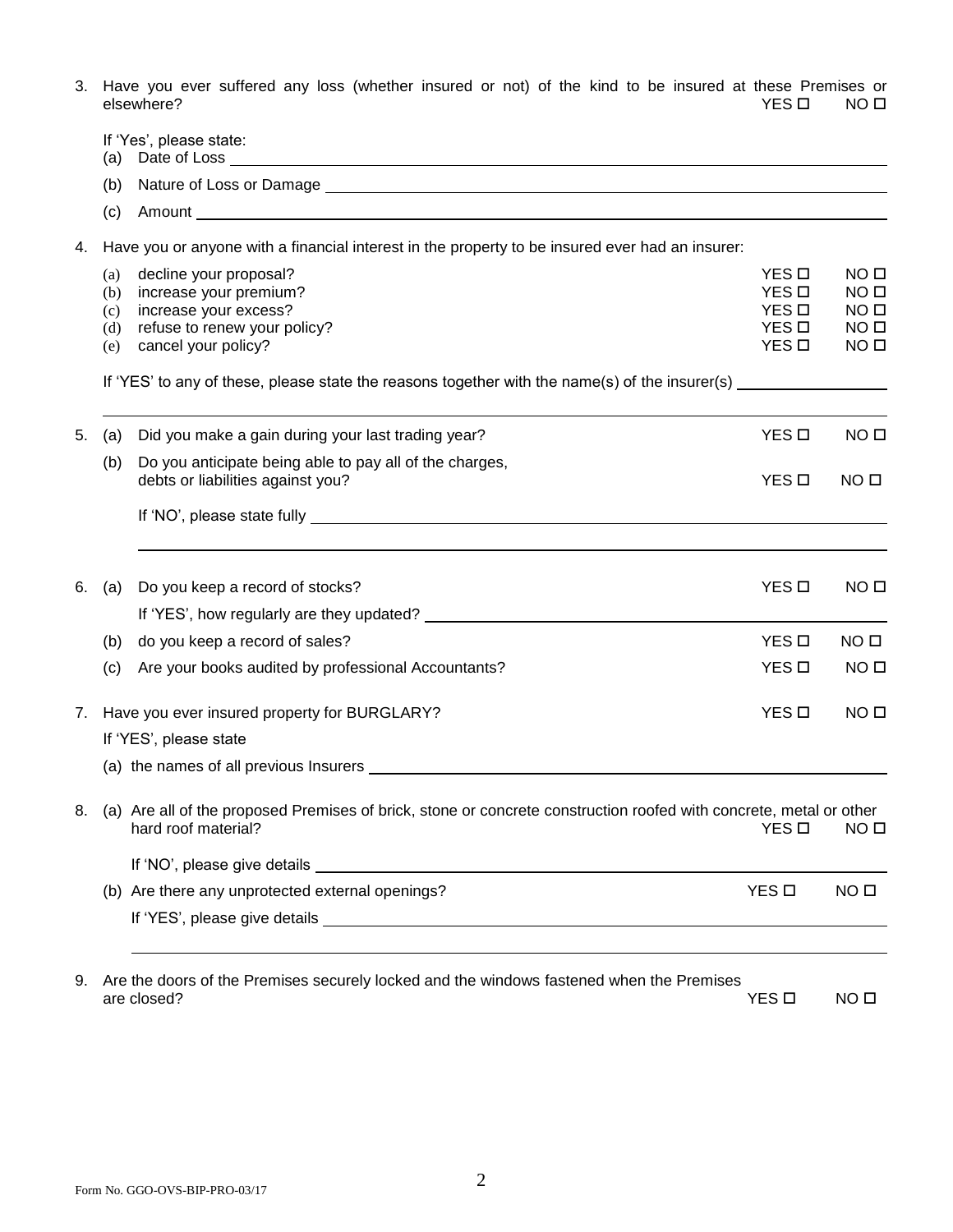|  | 10. (a) Are any of your proposed Premises guarded by armed security personnel at night?                                                                               | YES □ | NO <sub>II</sub> |
|--|-----------------------------------------------------------------------------------------------------------------------------------------------------------------------|-------|------------------|
|  |                                                                                                                                                                       |       |                  |
|  | (b) Are any of your proposed Premises occupied at night other than by security<br>personnel?                                                                          | YES □ | NO <sub>II</sub> |
|  |                                                                                                                                                                       |       |                  |
|  | 11. (a) How long have you occupied each of the Premises proposed?                                                                                                     |       |                  |
|  | (b) Are the premises left unoccupied at any time?<br>If 'YES', for how long, and how often?                                                                           | YES O | NO <sub>II</sub> |
|  | 12. Are security measures employed to protect the Property insured<br>against the risk proposed for insurance?                                                        | YES O | NO <sub>0</sub>  |
|  | If 'YES', please give details overleaf                                                                                                                                |       |                  |
|  | The Property to be covered whilst contained within the building occupied by you for<br>the purpose of the business and situate at the Premises.<br><b>DESCRIPTION</b> |       |                  |
|  | 1. Stock in trade that is your property or held by you in trust or on                                                                                                 |       |                  |

\$

\$

\$

\$

\$

 $$$   $\overline{\phantom{a}}$ 

 $\text{\$}$   $\_\$ 

commission for which you are responsible

5. Tenants Improvements and Betterments

4. Furniture, Fixtures, Fittings.

6. Other

DECLARATION

2. Customers' Goods for which you are responsible

3. Plant and Machinery and Office Equipment, Meters and Telephone Installations that is your property or for which you are responsible

13. Period of Insurance from <u>example and the set of the set of the set of the set of the set of the set of the s</u>

Insurance Limited and shall be deemed as incorporated in the Policy issued.

Date\_\_\_\_\_\_\_\_\_\_\_\_\_\_\_\_\_\_\_\_\_\_\_\_\_\_\_\_\_\_\_\_\_ Proposer's Signature \_\_\_\_\_\_\_\_\_\_\_\_\_\_\_\_\_\_\_\_\_\_\_\_\_\_\_\_\_\_\_\_\_\_\_\_\_

| PLEASE COMPLETE OVERLEAF PARTICULARS ON SECURITY MEASURES |
|-----------------------------------------------------------|
|                                                           |

(mm/dd/yy) If Company Please Affix Company Stamp

I/We wish to effect an insurance with Guardian General Insurance Limited on the Terms, Conditions and Exclusions of the Policy to be issued by the Company. I/We warrant that the statements and particulars given by me/us in this Proposal are to the best of my/our knowledge and belief true and complete and no material fact has been misrepresented, mis-stated, suppressed or withheld and that the premises is/are in good condition and repair. I/We agree that this Proposal and Declaration shall form the basis of the contract between me/us and Guardian General

mm/dd/yy mm/dd/yy